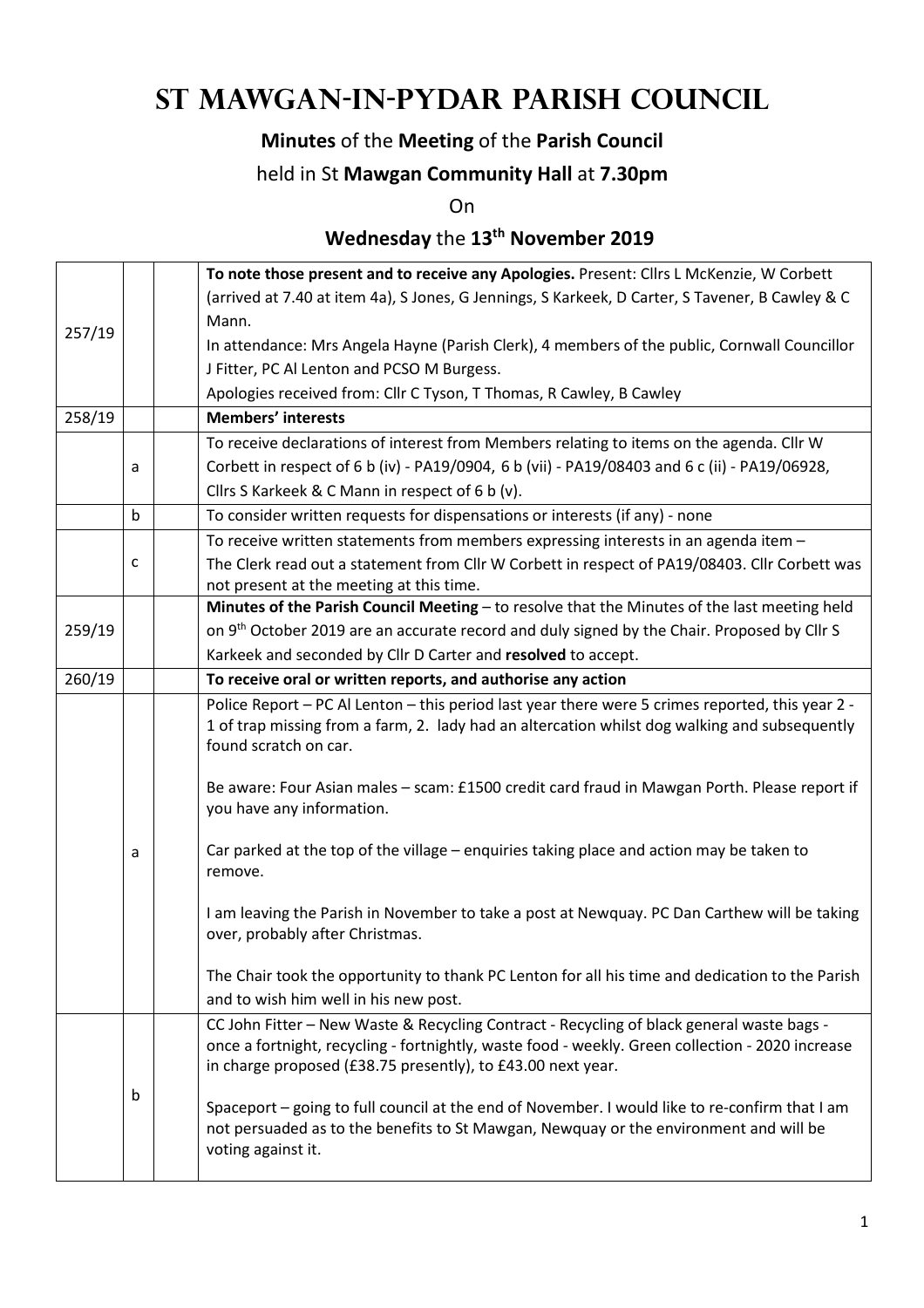|        |   |     | Footpaths - Cornwall Council are in communication with The Duchy to divert numerous<br>footpaths in Trenance to the road network.                                                                                                                                                                                                                                                                                                                                                                                                                                                                                                                 |  |  |  |
|--------|---|-----|---------------------------------------------------------------------------------------------------------------------------------------------------------------------------------------------------------------------------------------------------------------------------------------------------------------------------------------------------------------------------------------------------------------------------------------------------------------------------------------------------------------------------------------------------------------------------------------------------------------------------------------------------|--|--|--|
|        |   |     | St Mawgan School - Aspire Academy still seeking adequate funds to re-locate the school to a<br>new site offered by Mr P Young-Jamieson at the top of the village, and I will fully support a<br>move, thus giving the children a better learning opportunity.                                                                                                                                                                                                                                                                                                                                                                                     |  |  |  |
|        | C |     | The Clerk - circulated prior to the meeting                                                                                                                                                                                                                                                                                                                                                                                                                                                                                                                                                                                                       |  |  |  |
| 261/19 |   |     | Public Participation - This item will last no longer than 10 minutes (unless agreed by the<br>Chair), and refers to items on the Agenda                                                                                                                                                                                                                                                                                                                                                                                                                                                                                                           |  |  |  |
|        |   |     | Nathan Davis acting as Agent for applicants in respect of 6 b (iv) -PA19/0904 & 6 b (vii)<br>PA19/08403 - Tolcarne Merock.                                                                                                                                                                                                                                                                                                                                                                                                                                                                                                                        |  |  |  |
|        |   | ij. | Verity Biddick acting as Agent for applicants in respect of PA19/06928 6 c (iii) stated that<br>further revised plans have been requested by Local Planning Authority. Location: Barn North<br>East of High Cove Farm Trenance Mawgan Porth.                                                                                                                                                                                                                                                                                                                                                                                                      |  |  |  |
| 262/19 |   |     | <b>PLANNING -</b>                                                                                                                                                                                                                                                                                                                                                                                                                                                                                                                                                                                                                                 |  |  |  |
|        | a |     | Pre-App Consultation with Parish Council -                                                                                                                                                                                                                                                                                                                                                                                                                                                                                                                                                                                                        |  |  |  |
|        |   | i   | Planning Working Group Meeting held on Tuesday 12 <sup>th</sup> November: Emily Robinson from<br>Lawrence Associates regarding 'Quarry', Trenance advised that a sympathetic design is<br>currently being drawn that considers the pre-app advice given by the Local Planning Authority<br>and will then form a full planning submission.                                                                                                                                                                                                                                                                                                         |  |  |  |
|        |   | ii. | Nathan Davis attended the Planning Working Group meeting held on Tuesday 12 <sup>th</sup> November<br>in respect of PA19/0904 and PA19/08403 - revised plans. To introduce the revisions, prior to<br>the PC meeting.                                                                                                                                                                                                                                                                                                                                                                                                                             |  |  |  |
|        |   | iii | PA19/02680/PREAPP. Applicant: Nick Hampton. Pre application advice for: extension to<br>increase number of bedrooms and bathrooms. Location: Higher Parsonage St Mawgan TR8<br>4EZ. The Planning Working Group did not discuss this item as there were no plans to view.                                                                                                                                                                                                                                                                                                                                                                          |  |  |  |
|        | b |     | Planning - new applications - to discuss and decide on response to Cornwall Council                                                                                                                                                                                                                                                                                                                                                                                                                                                                                                                                                               |  |  |  |
|        |   | i   | PA19/07954. Applicant: Mr H Anscombe. Proposal: Change of Use of outbuildings to holiday<br>lets to include two new holiday cabins and demolition of an existing shed and Nissen store.<br>Location: Natural Bridges St Mawgan. The Local Planning Authority Case Officer declared<br>anomalies that the Agent and applicant are addressing and will be substantially different<br>and so the PC have an extension of time for comment. Therefore, the item was deferred.                                                                                                                                                                         |  |  |  |
|        |   | ij. | PA19/08940 Applicant: Mawgan Porth Holiday Parks Ltd.: Proposal Variation of conditions 2<br>and 3 of C2/10/00772 - (Removal of condition 2 of C2/91/00105 for the extension of<br>occupancy season of 60 units to allow all year-round use). Location: The Park Mawgan Porth.<br>The Members felt that the existing description was misleading as presented and may require<br>amendment. Proposed by Cllr W Corbett and seconded by Cllr S Karkeek and it was resolved<br>to defer comment until after the December meeting whilst the Planning Working Group<br>communicates such with the Local Planning Authority. Cllr S Tavener abstained. |  |  |  |
|        |   | iii | PA19/09053. Applicant: Mr Daniel Peel. Proposal: Proposed extensions and alterations.<br>Location: Avalon 13 Challis Avenue Carloggas St Mawgan. Proposed by Cllr S Tavener and<br>seconded by Cllr C Mann and it was resolved no objection.                                                                                                                                                                                                                                                                                                                                                                                                      |  |  |  |
|        |   |     | Cllr W Corbett left the room at this juncture                                                                                                                                                                                                                                                                                                                                                                                                                                                                                                                                                                                                     |  |  |  |
|        |   | iv  | PA19/0904. Applicant Mr and Mrs Marling. Proposal: Replacement dwelling and annexe with<br>associated landscaping and parking. Location: Keynvor Tredragon Road Mawgan Porth.<br>Proposed by Cllr S Karkeek and seconded by Cllr S Tavener and it was resolved no objection as<br>Parish Council previous concerns had been addressed to give a sympathetic design. Cllr S<br>Jones objected.                                                                                                                                                                                                                                                     |  |  |  |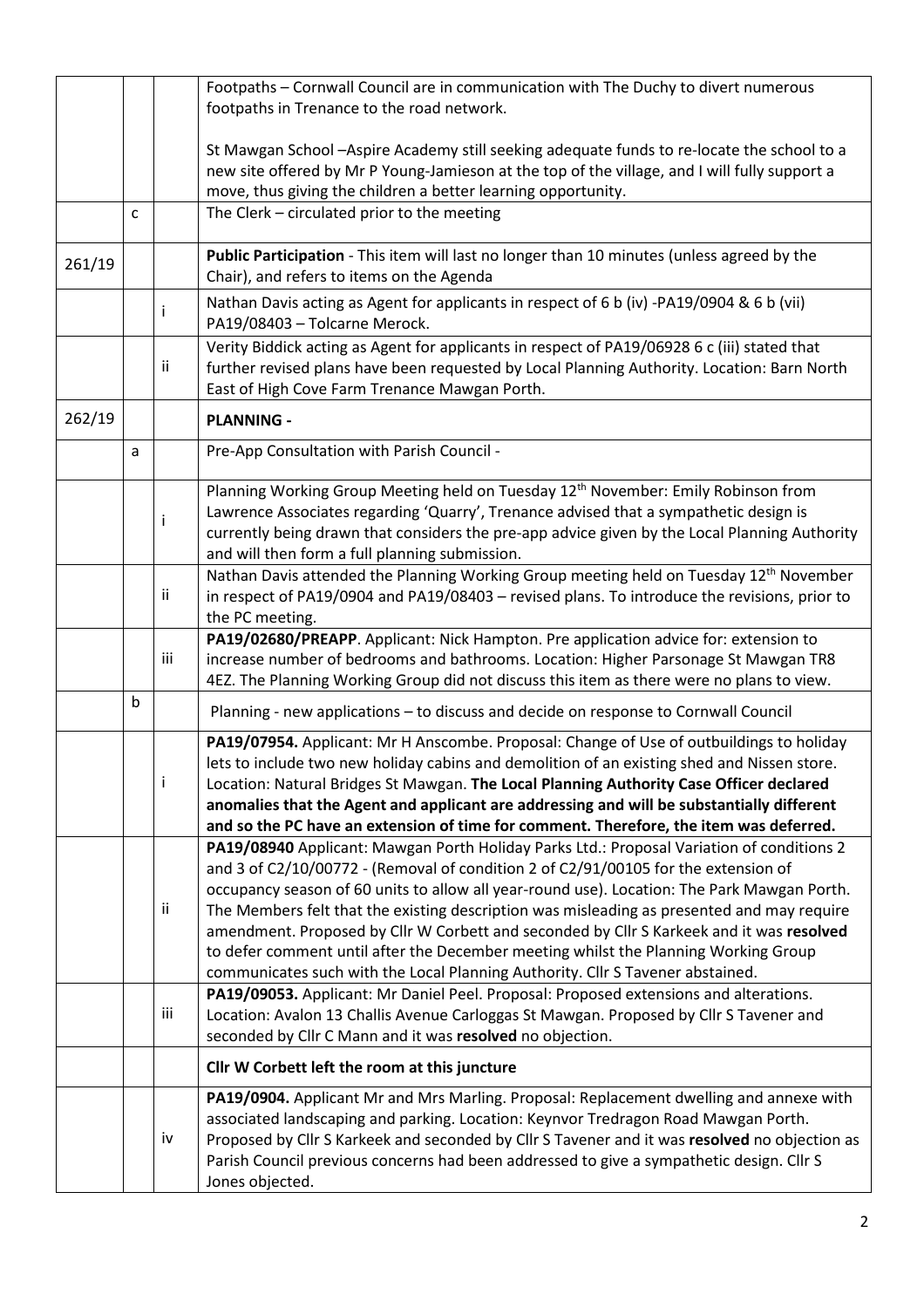|   |              | Cllr W Corbett returned to the meeting. Cllrs C Mann and S Karkeek left the room at this<br>juncture                                                                                                                                                                                                                                                                                                                                                                                                                                                                                                                                                                                                                                                                               |  |  |  |
|---|--------------|------------------------------------------------------------------------------------------------------------------------------------------------------------------------------------------------------------------------------------------------------------------------------------------------------------------------------------------------------------------------------------------------------------------------------------------------------------------------------------------------------------------------------------------------------------------------------------------------------------------------------------------------------------------------------------------------------------------------------------------------------------------------------------|--|--|--|
|   | $\mathsf{V}$ | PA19/09301. Applicant Dr Jon Cooper. Proposal: Construction of extensions and alterations,<br>plus detached garage without compliance with condition 1 of PA19/00965. Location: Hylton<br>Lanvean St Mawgan. Cllr S Tavener proposed and Cllrs W Corbett seconded, and it was<br>resolved no objection. Cllr S Jones objected.                                                                                                                                                                                                                                                                                                                                                                                                                                                     |  |  |  |
|   |              | <b>Clirs C Mann and S Karkeek returned to the room</b>                                                                                                                                                                                                                                                                                                                                                                                                                                                                                                                                                                                                                                                                                                                             |  |  |  |
|   | vi           | PA19/09366. Applicant Mr Ian Cross. Proposal: Replacement dwelling. Location: Cutty Sark<br>Tredragon Road Mawgan Porth. The Parish Council. The Parish Council had concerns of the<br>extent of glazing in the South West elevation and it was proposed by Cllr W Corbett and<br>seconded by Cllr S Tavener and resolved to reserve formal comment until advised by the Local<br>Planning Authority whether these concerns could be addressed.                                                                                                                                                                                                                                                                                                                                    |  |  |  |
|   |              | Cllr W Corbett left the room at this juncture                                                                                                                                                                                                                                                                                                                                                                                                                                                                                                                                                                                                                                                                                                                                      |  |  |  |
|   | vii          | PA19/08403 - revised plans. Applicant: Mr Richard Jackson. Proposal: Demolition of the<br>existing building and erection of a new dwelling with residential curtilage including a<br>swimming pool with associated works. Location: Agricultural Grain Store at Tolcarne Merock<br>Tolcarne Lane St Mawgan. The Members felt that the revised plans were not an appropriate<br>design, preferring the original permission of barn design in this and similar locations.<br>Proposed by Cllr C Mann and seconded by Cllr S Tavener and it was resolved to maintain the<br>Parish Council's previous objection and to raise concerns with the Local Planning Authority<br>that Class Q permissions are not brought to the Parish Council for consideration in the first<br>instance. |  |  |  |
|   |              | Cllr W Corbett returned to the room.                                                                                                                                                                                                                                                                                                                                                                                                                                                                                                                                                                                                                                                                                                                                               |  |  |  |
|   | viii         | PA19/09584. Applicant Mr & Mrs J Bradley. Proposal: Erect a ground floor side extension to<br>form an annexe. Location: Dimora Gwel An Mor Trenance Mawgan Porth. Proposed by Cllr S<br>Karkeek and Cllr S Tavener seconded and it was resolved no objection.                                                                                                                                                                                                                                                                                                                                                                                                                                                                                                                      |  |  |  |
| C |              | To consider planning applications received before meeting                                                                                                                                                                                                                                                                                                                                                                                                                                                                                                                                                                                                                                                                                                                          |  |  |  |
|   | Ť            | PA19/09635. Applicant Mr And Mrs Chapman. Proposal: Single storey extension. Location:<br>Trevenna Forge St Mawgan. An extension of time for comment had been agreed prior to the<br>meeting with the Local Planning Authority, due to late receipt of the consultation notice and<br>deferred until December meeting.                                                                                                                                                                                                                                                                                                                                                                                                                                                             |  |  |  |
|   | ii           | PA19/06928 - revised plans. Applicant: Susan & William Schofield. Proposal: Demolition of<br>existing farm buildings & construction of two dwellings (Prior Approval previously granted for<br>conversion of two dwellings under PA19/04115). Location: Barn North East of High Cove Farm<br>Trenance Mawgan Porth. Members had been advised that these plans require further<br>revision and therefore this item was deferred to a future meeting.                                                                                                                                                                                                                                                                                                                                |  |  |  |
|   | iii          | Current Application: PA19/08908 - The Anchorage, Tredragon Road, Mawgan Porth. Agent<br>acting for applicants awaiting parish views as to whether 3 D plans (circulated prior to<br>meeting) help visualise the proposal to a better extent and whether this alters the PC<br>objection (October) due to 'unsympathetic design'. Members viewed the 3 D visual and it was<br>proposed by Cllr S Tavener and seconded by Cllr S Jones and it was resolved to maintain the<br>PC objection due to 'unsympathetic design'. Chair exercised casting vote. Cllr D Carter, C<br>Mann and S Karkeek abstained.                                                                                                                                                                            |  |  |  |
| d |              | To note Advices and Decisions by Cornwall Council:                                                                                                                                                                                                                                                                                                                                                                                                                                                                                                                                                                                                                                                                                                                                 |  |  |  |
|   | Ť            | PA19/06807 APPROVED Applicant: Mr and Mrs Luxton. Proposal: Replacement dwelling with<br>associated landscaping and parking. Location: Wayside Mawgan Porth TR8 4BL. Noted.                                                                                                                                                                                                                                                                                                                                                                                                                                                                                                                                                                                                        |  |  |  |
|   | ii.          | PA19/07736 APPROVED Applicant: Mr And Mrs Peter And Nicola Murrish Proposal:<br>Construction of first floor extension, replacement of roof and remodelling of dwelling.<br>Location: Jacaranda Retorrick Mill TR8 4BH. Noted.                                                                                                                                                                                                                                                                                                                                                                                                                                                                                                                                                      |  |  |  |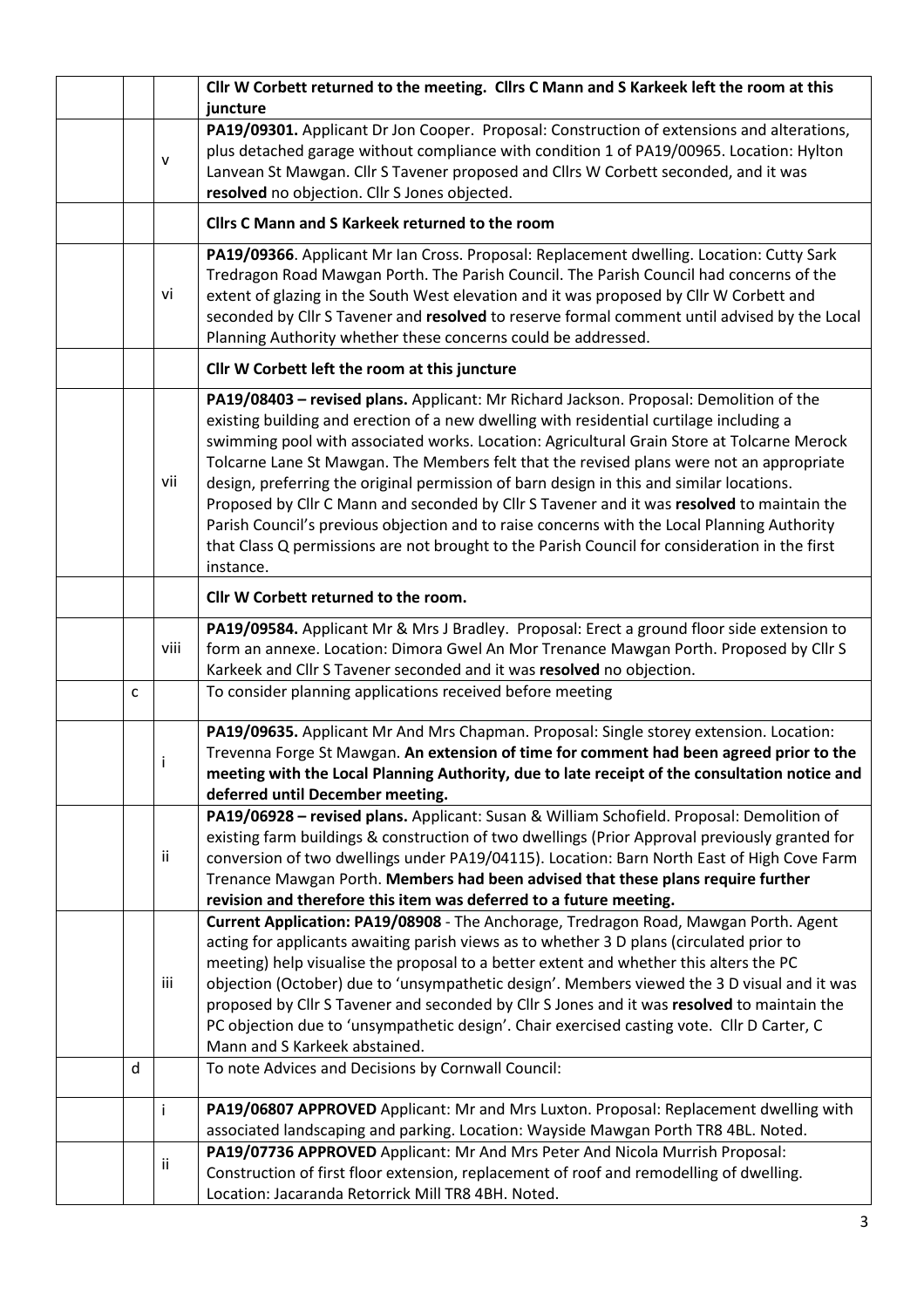|        | iii          |     | PA19/00212 - Removal of condition 3 (agricultural occupancy) of C2/89/01541 - Erection of                                                                                                   |
|--------|--------------|-----|---------------------------------------------------------------------------------------------------------------------------------------------------------------------------------------------|
|        |              |     | farmhouse and garage - Sea Breezes, Mawgan Porth, Newquay - Mr Richard Rawlings - Appeal<br>allowed. No costs claimed. Noted.                                                               |
|        |              | iv  | PA19/07351 APPROVED Applicant: Mr Lombard Proposal: Altered access arrangements to                                                                                                          |
|        |              |     | serve the dwelling approved under PA18/05557. Location: Land North West of The Anchorage<br>Tredragon Road Mawgan Porth. Noted.                                                             |
|        |              |     | Enquiry reference PA19/08806. Not Acceptable as Amendment. Applicant Mrs H John.                                                                                                            |
|        |              |     | Proposal: Non-material amendment in respect of decision notice PA19/05393 (Single storey<br>extension and alterations including enlarged terrace with garden store under (demolition of     |
|        |              | v   | existing garage) (Reduced size/design to PA18/10945)) - Revised roof design, namely removal                                                                                                 |
|        |              |     | of flat roof link, instead providing pitched roof at approved roof height, revision to gable                                                                                                |
|        |              |     | glazing and insertion of rooflight to first floor en-suite. Location: Blue Seas Trenance Mawgan                                                                                             |
|        |              |     | Porth TR8 4DD. Noted.                                                                                                                                                                       |
|        | e            |     | 5 day-Protocol for Local Councils - none                                                                                                                                                    |
|        | $\mathsf{f}$ |     | To discuss planning enforcement issues - to refer any new issues and updates - if any                                                                                                       |
| 263/19 |              |     | <b>WORKING GROUPS</b> - to receive reports (if any), and agree any necessary action and                                                                                                     |
|        | a            |     | expenditure:<br>Amenities:                                                                                                                                                                  |
|        |              |     |                                                                                                                                                                                             |
|        |              | Ť.  | St Mawgan Toilets - no report                                                                                                                                                               |
|        |              |     | Burial Ground (all details circulated prior to meeting). - 1. to agree additional inscription on                                                                                            |
|        |              |     | the memorial of Joseph Kenneth Rowe - that of Clara Rowe. Cllr S Tavener proposed and Cllr                                                                                                  |
|        |              | ii. | W Corbett seconded, and it was resolved no objection 2. To agree additional inscription on<br>the memorial of Sylvia June Guerreri - that of Joe Guiseppe Guerreri. Cllr S Tavener proposed |
|        |              |     | and Cllr D Carter seconded, and it was resolved no objection 3. Memorial Permission - Amelia                                                                                                |
|        |              |     | Grace Cooper. Cllr S Tavener proposed and Cllr D Carter seconded, and it was resolved no                                                                                                    |
|        |              |     | objection.                                                                                                                                                                                  |
|        |              | iii | Ride on Mower Service - to approve service Proposed by Cllr C Mann and seconded by Cllr G<br>Jennings and it was resolved to approve.                                                       |
|        |              |     | Transport and Rights of Way. Action: Clerk to invite Highways to site meeting at St Mawgan                                                                                                  |
|        | b            |     | regarding Long Vehicle signs.                                                                                                                                                               |
|        | c            |     | Beach and Environment - no report.                                                                                                                                                          |
|        | d            |     | Neighbourhood Plan - information circulated to Working Group. More members welcomed to                                                                                                      |
|        |              |     | progress plan.                                                                                                                                                                              |
|        |              |     | Cornwall Airport Newquay & Search and Rescue Helicopter - a meeting was held on 4th                                                                                                         |
|        | e            |     | October and was a useful airing of views. Attendance included residents of Carloggas Close,                                                                                                 |
|        |              |     | Mr Titterington and Mr Ormshaw (Cornwall Airport Newquay). Regular meetings to be<br>arranged. Residents would like a noise survey to be conducted.                                         |
|        | f            |     | St Mawgan Community Hall - awaiting Public Meeting to be arranged by existing trustees                                                                                                      |
|        |              |     | before Parish Council can progress to take over as Sole Trustee.                                                                                                                            |
| 264/19 |              |     | <b>REPORTS FROM MEETINGS</b>                                                                                                                                                                |
|        |              | j.  | Strategic Planning Conference attended by Chair (circulated prior to the meeting). Noted.                                                                                                   |
| 265/19 |              |     | To note and discuss (if appropriate) the correspondence received since the last meeting                                                                                                     |
|        |              |     | (circulated) and any associated actions and expenditure:                                                                                                                                    |
|        |              | Ť   | Denzell Downs Community Benefit Fund 2020 - next round of funding is open. Grant<br>applications welcome from community organisations via the Grantscape website. Action:                   |
|        |              |     | Clerk to submit flyer for publishing in the Dreckly magazine.                                                                                                                               |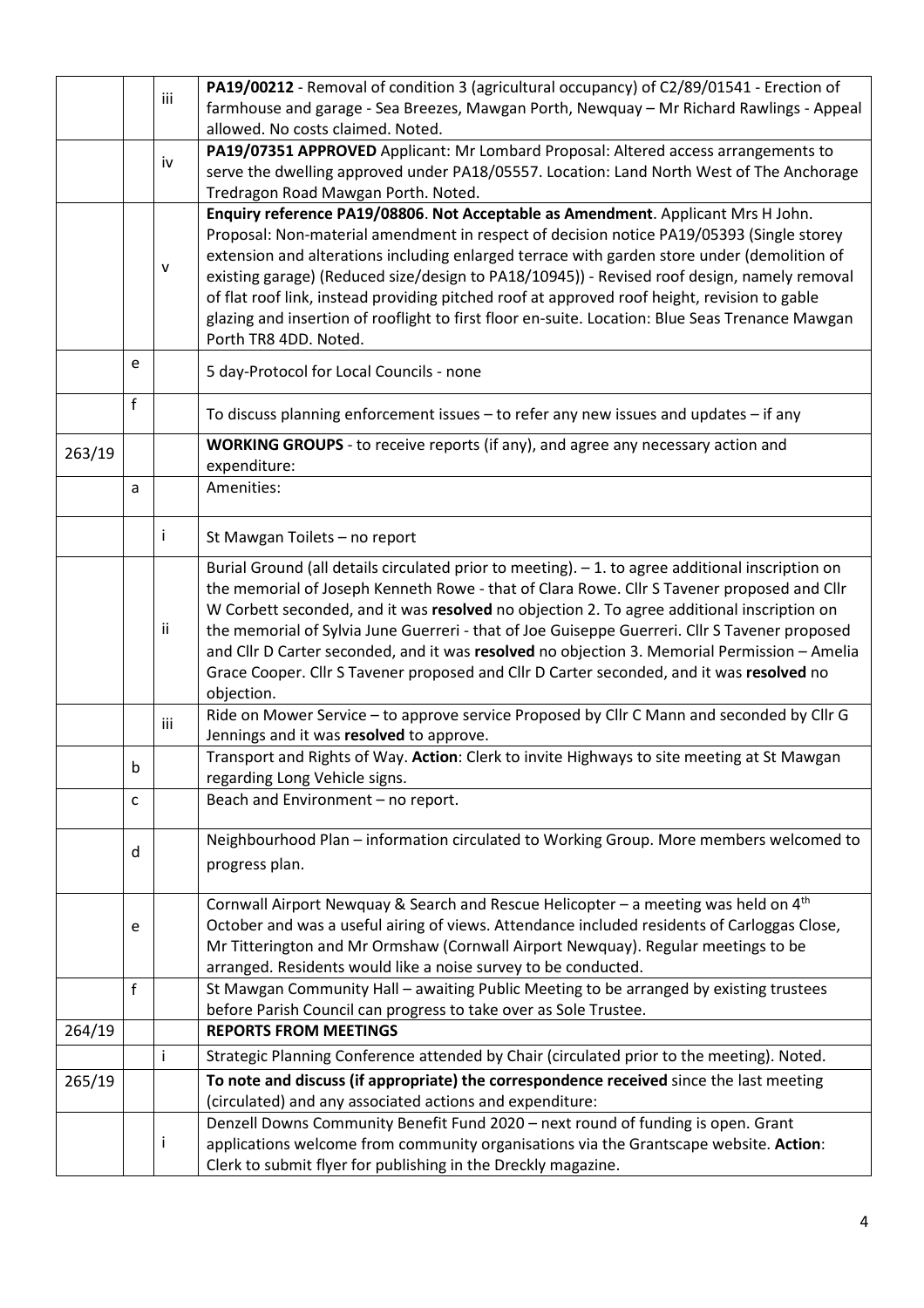|                                                                            |   |     | Proposed by Cllr W Corbett and seconded by Cllr G Jennings and it was resolved to extend            |  |  |
|----------------------------------------------------------------------------|---|-----|-----------------------------------------------------------------------------------------------------|--|--|
|                                                                            |   |     | the meeting to enable to complete the business on the Agenda.                                       |  |  |
|                                                                            |   |     | Coastal Access - Improvements to public access along the Cornish coast between Marsland             |  |  |
|                                                                            |   | iii | Mouth and Newquay - Report to Secretary of State. Comment (if any) by 4 <sup>th</sup> December - No |  |  |
|                                                                            |   |     | comment.                                                                                            |  |  |
| 266/19                                                                     |   |     | <b>FINANCE and LEGISLATION:</b>                                                                     |  |  |
|                                                                            | a |     | To note any income received - Bank Interest £1.84, Memorial Permission £103.00, Additional          |  |  |
|                                                                            |   |     | Memorial Inscription (Guerreri) £62.00, VAT repayment £1256.12. Noted.                              |  |  |
|                                                                            | b |     | Bank Reconciliation $2^{nd}$ qtr – to accept as correct (circulated prior to meeting). Proposed by  |  |  |
| Cllr C Mann and seconded by Cllr G Jennings and it was resolved to accept. |   |     |                                                                                                     |  |  |
|                                                                            |   |     | Budget Monitoring Report first half of year 2019/20 - to accept and Chair to sign (circulated       |  |  |
|                                                                            | c |     | prior to meeting) Cllr W Corbett proposed and seconded by Cllr G Jennings and it was resolved       |  |  |
|                                                                            |   |     | to accept.                                                                                          |  |  |
|                                                                            |   |     | Draft Budget Proposal 2020/21 - to review and discuss budget prior to setting the precept for       |  |  |
|                                                                            |   |     | 2020/21 at the December meeting (details circulated prior to meeting). The Clerk confirmed          |  |  |
|                                                                            |   |     | that in drafting the budget the balance shows a deficit on income. However, monies will be          |  |  |
|                                                                            | d |     | drawn down and claimed from S106, Denzell Downs Community Benefit Fund (awarded 2019),              |  |  |
|                                                                            |   |     | St Mawgan Devolution Fund in reserves, when toilet project costs are incurred. Further grant        |  |  |
|                                                                            |   |     | applications may be required when full rebuilding costs of the disabled toilet section is known.    |  |  |
|                                                                            |   |     | It was provisionally recommended to maintain the precept at £38,000 for the 20/21 period.           |  |  |
|                                                                            |   |     | Scribe Accounts Software Package - to approve annual licence of £283 + VAT and a one-off fee        |  |  |
|                                                                            | e |     | for professional services in the sum of £149 + VAT. Cllr W Corbett and seconded by Cllr S           |  |  |
|                                                                            |   |     | Jones and it was resolved to approve.                                                               |  |  |
|                                                                            | f |     | Miscellaneous Running Costs - to agree to pay on December Accounts sheet                            |  |  |
|                                                                            |   |     |                                                                                                     |  |  |
|                                                                            |   | ÷   | Church Clock Maintenance 2019 - £150. Proposed by Cllr W Corbett and seconded by Cllr S             |  |  |
|                                                                            |   |     | Jones and it was resolved to agree.                                                                 |  |  |
|                                                                            |   | ii. | Fountain Cleaner 2019 - £50. Proposed by Cllr W Corbett and seconded by Cllr S Jones and it         |  |  |
|                                                                            |   |     | was resolved to agree.                                                                              |  |  |
|                                                                            |   | iii | Memorial Cleaning 2019 - £50 Proposed by Cllr W Corbett and seconded by Cllr S Jones and it         |  |  |
|                                                                            |   |     | was resolved to agree.                                                                              |  |  |
|                                                                            | g |     | Moneysoft Payroll 20 - to agree to renew licence in the sum of £72 + VAT. Proposed by Cllr W        |  |  |
|                                                                            |   |     | Corbett and seconded by Cllr S Jones and it was resolved to agree.                                  |  |  |
|                                                                            |   |     | Accounts – to approve invoices for payment, sign cheques and online payments at the end of          |  |  |
|                                                                            | h |     | the meeting. Proposed by Cllr W Corbett and seconded by Cllr G Jennings and it was resolved         |  |  |
|                                                                            |   |     | to approve                                                                                          |  |  |
|                                                                            |   |     | (list circulated prior to the meeting) Scheduled of Payments sheet - see page 6.                    |  |  |
| 267/19                                                                     |   |     | Notice of items for the next Agenda: To approve Budget and Precept 1920/21                          |  |  |
|                                                                            |   |     | (note - no decisions can be taken on any item raised under this heading)                            |  |  |
| 268/19                                                                     |   |     | Close of meeting: 9.35 pm                                                                           |  |  |